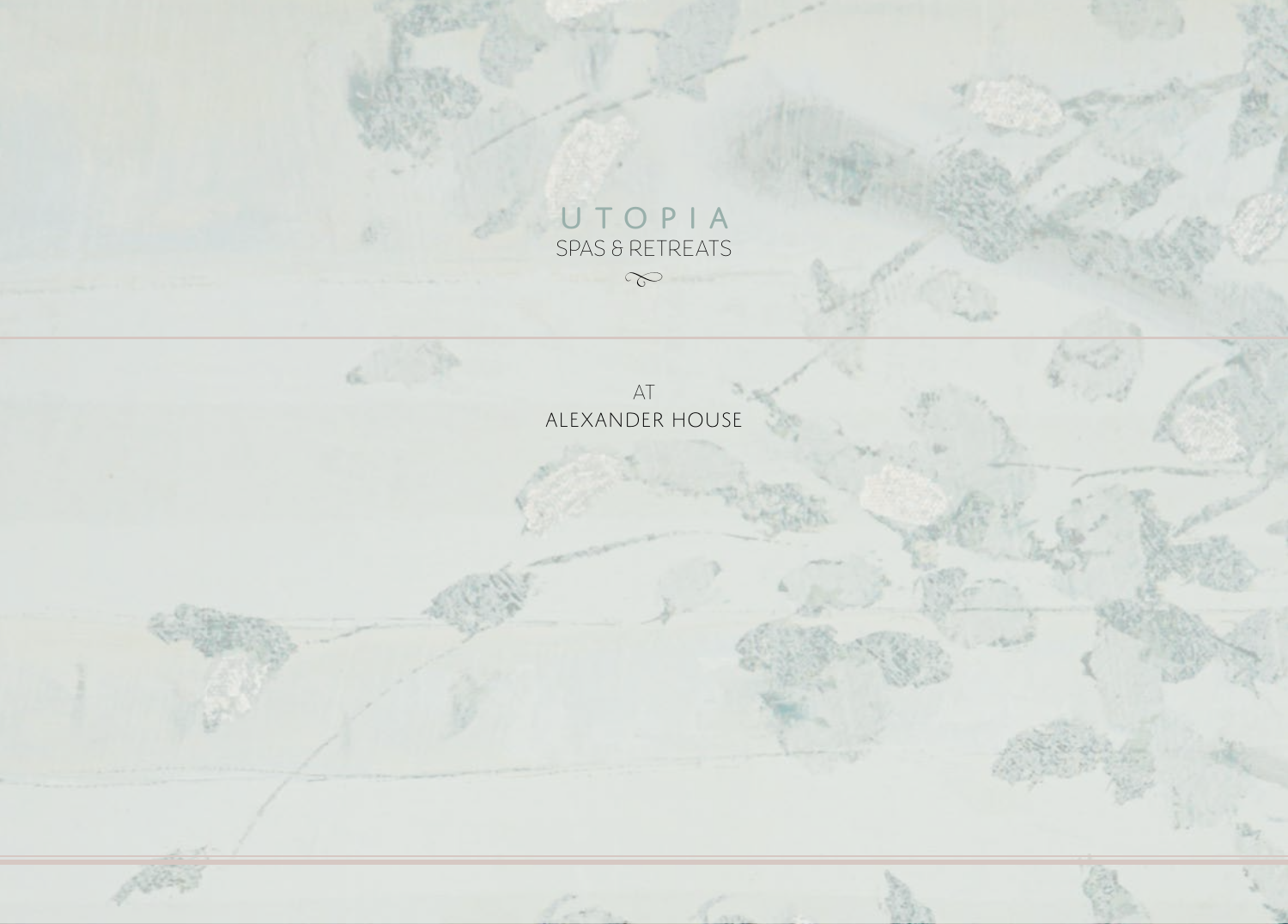## PARADISE FOUND

Welcome to Utopia Spa at Alexander House. Here, we will guide you on your personal wellness journey, whether you are joining us for a treatment, a spa day or an overnight spa break.

Crafted from a desire to transport the senses away from the everyday, Utopia is a spa destination like no other.

As you step into our subterranean pools and thermal suites we encourage you to pause, exhale, and let go. Give yourself time and begin to heal from the stresses and strains of life outside of Utopia.

Nurture and fortify your body with heat, water & scent. Reconnect with your centre and find equilibrium, with a range of bio-nutritional therapies from Oskia and deeply aromatic treatments from Temple Spa, along with our own unique Utopia rituals.

Recover, renew and reconnect. Surrender yourself to Utopia, paradise found.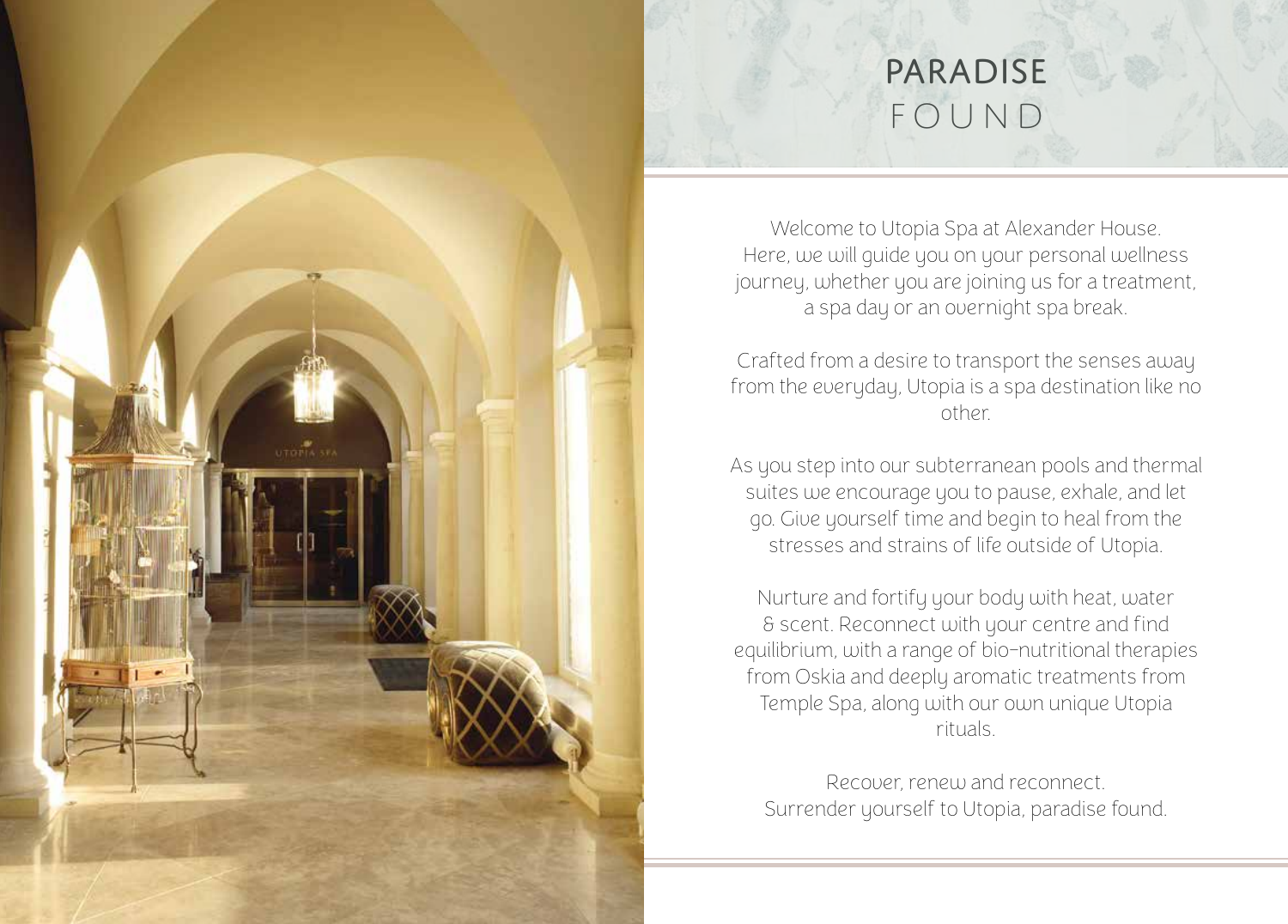### **DISCOVER** utopia

Utopia at Alexander House includes a number of unique hydrotherapy experiences, our iconic spa garden, hair & nail bar, and fitness suite with studio.

Poolside, you will discover our therapeutic pools, plunge pool & swimming pool; all serviced by our pool concierge team.

In the spa garden, take a dip in our hot tub or let tensions melt away in our barrel sauna. Private hot tubs are available for hire too - ideal for a special occasion.

Our treatment rooms are inspired by nature, using high quality natural materials that comfort and sooth. We have a range of single treatment rooms and a few treatment rooms designed to enjoy as a couple.

After your treatment, our dedicated candle-lit relaxation room offers a space to meditate and take time for yourself.

Our changing rooms include dedicated saunas & steam rooms, as well as every little luxury you could wish for - from Temple Spa amenities to GHD hair straighteners.

Our fitness suite is fully equipped with free weights, training machines & cardio equipment.

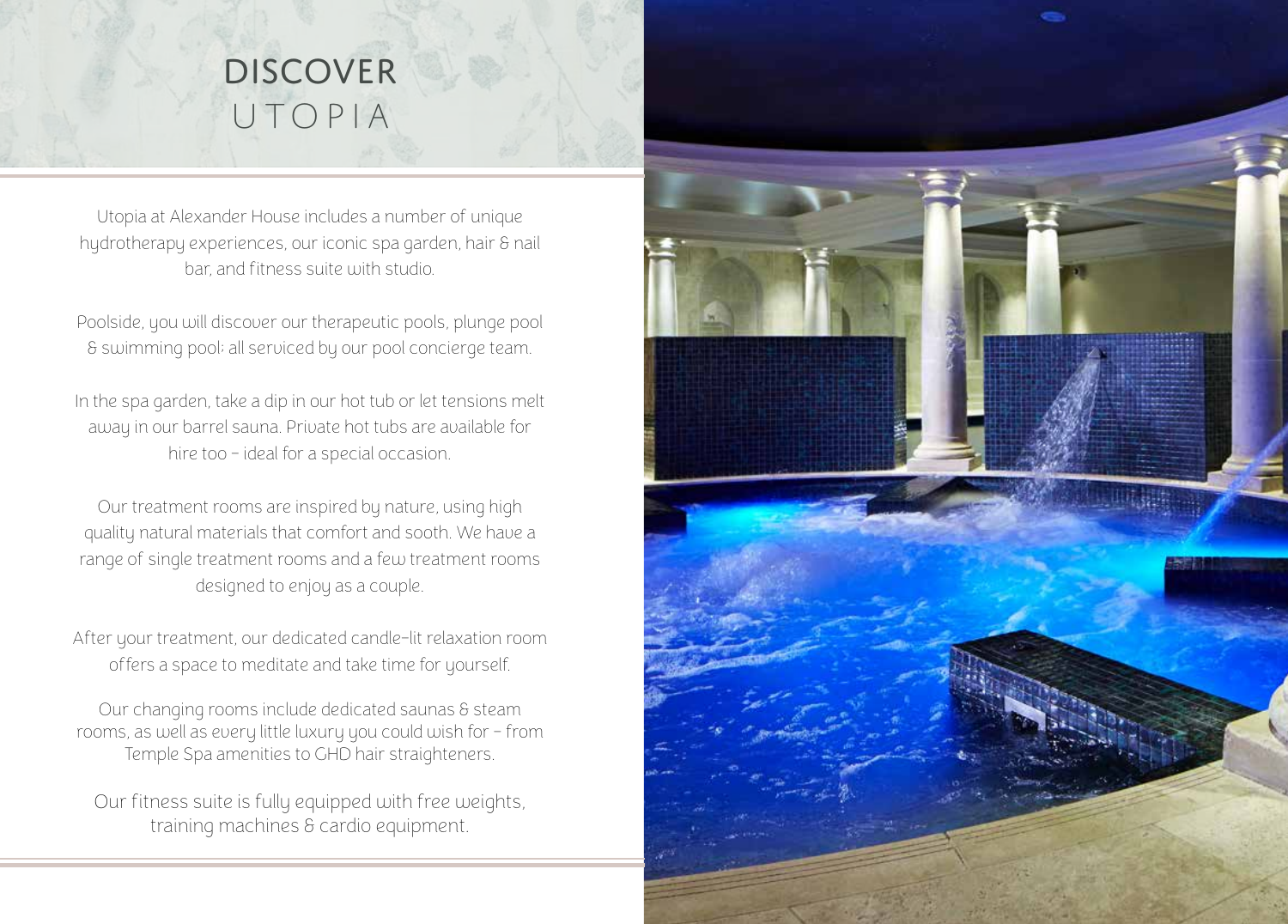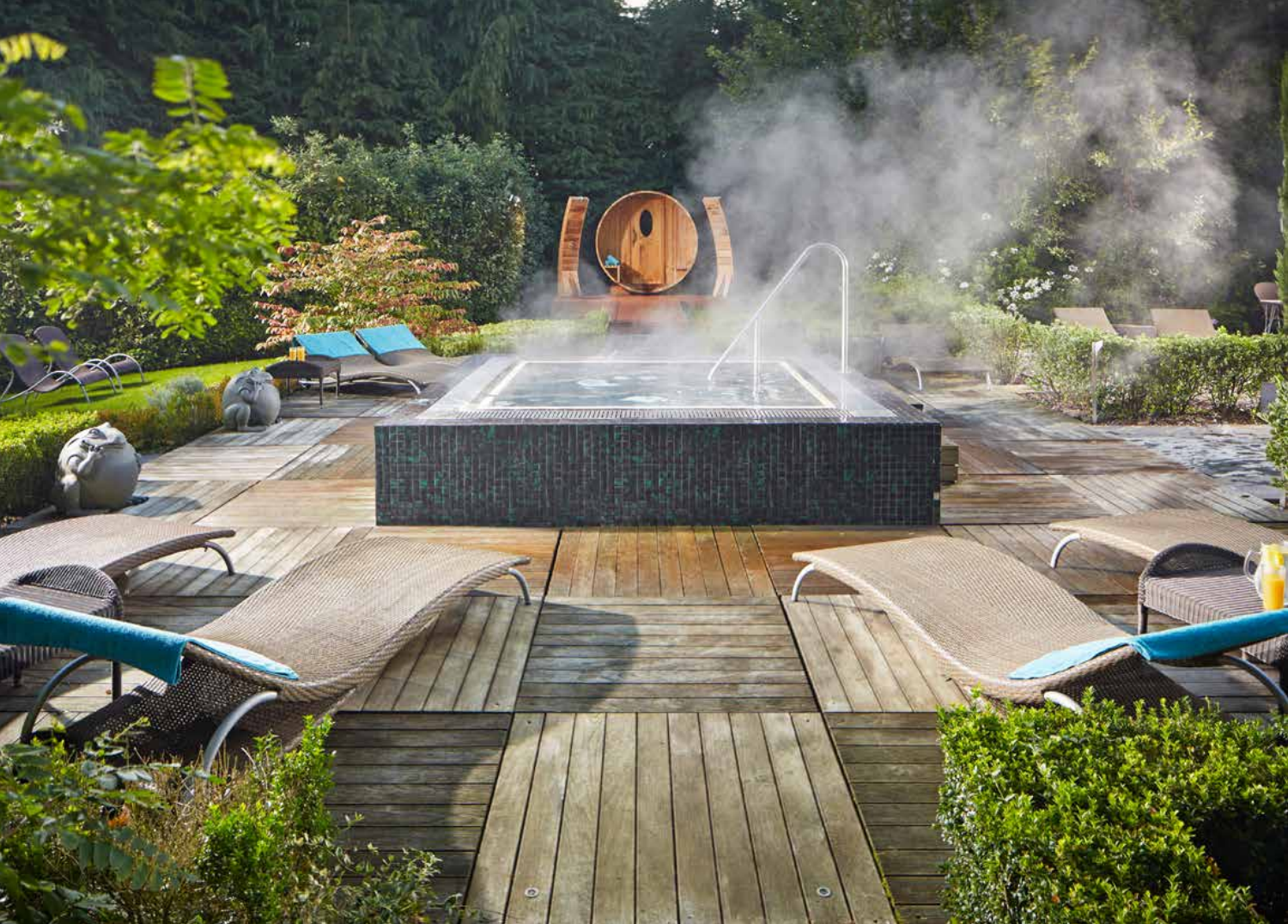

Utopia Spa has, for more than two decades, been at the forefront of the latest spa treatment advances, as well as champions of tried and tested favourites. We have a special relationship with each of our spa partners and are proud to present their treatments to our guests.

### OSKIA  $\infty$

Georgie Cleeve founded OSKIA after experiencing the skincare benefits of MSM. MSM boosts collagen production, detoxifies cells, decreases inflammation and promotes an even skin tone. OSKIA's modern approach to skincare focuses on the power of the essential building blocks of life: vitamins, minerals, proteins and omegas. These are paired with advanced natural actives (including plant stem cells, enzymes, prebiotics and extracts) that support skin cells against the wear and tear of ageing, as well as environmental and lifestyle factors.

TEMPLE SPA  $\infty$ 

Temple Spa make a range of aromatic spa products and are based in the Home Counties, along with us. Their exceptional skincare products are infused with the spirit of the Mediterranean, and make a real difference to your skin and soul health.

### FRANK & ROSE

 $\infty$ 

The product range is designed for all skin types and concerns. Full of minerals, vitamins, anti oxidants and natural enzymes, to nourish, soothe and restore radiance. The Frank & Rose massages use ancient cupping techniques and are deeply detoxifying.

### JENNIFER YOUNG  $\approx$

Founded by Jennifer Young in 2013, Beauty Despite Cancer is the recognised expert in specialist skincare for those living with and beyond cancer.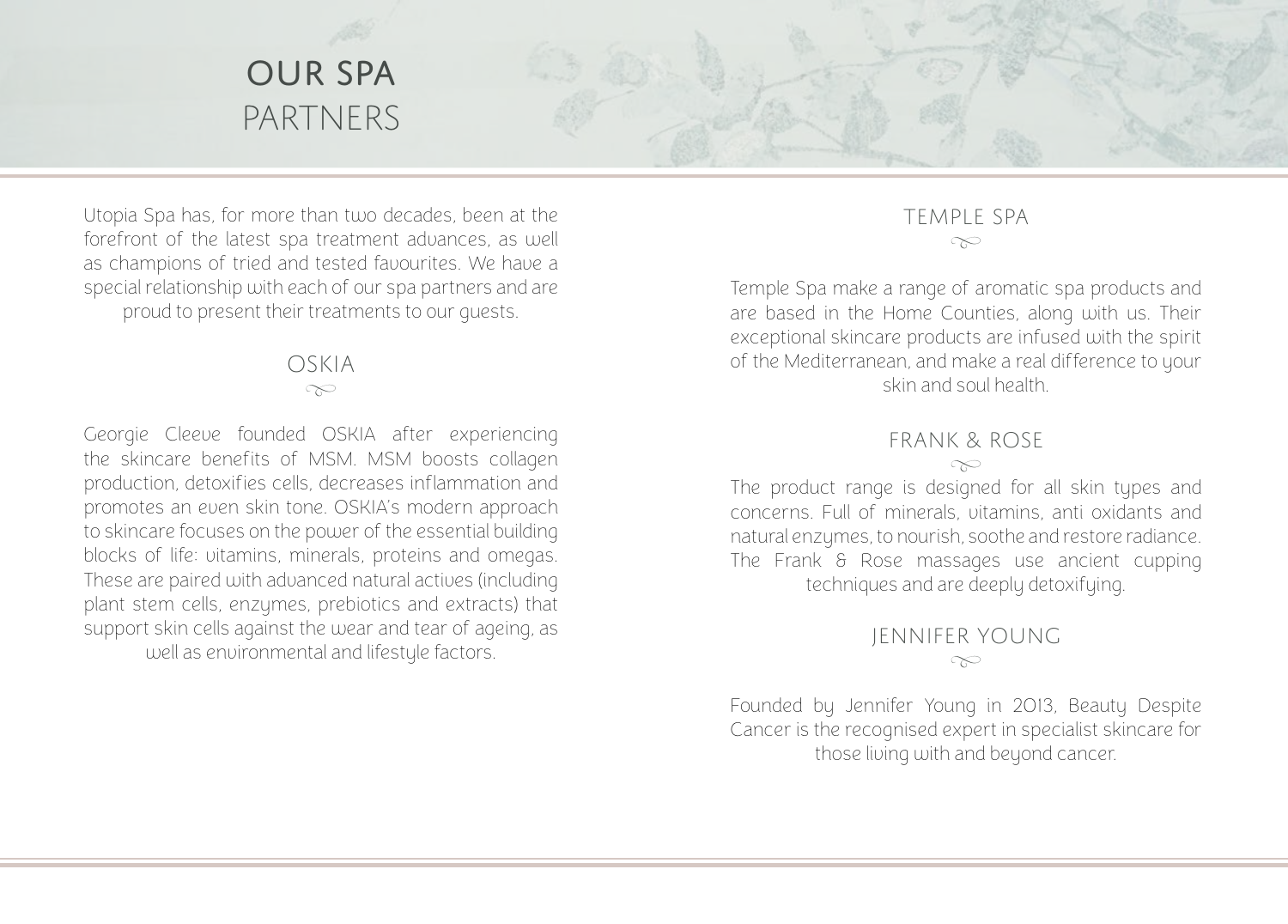## SICNATURE **TREATMENTS**

### OSKIA  $\infty$

OSKIA LUXURY FACE & BODY 85 min  $\infty$  £175 A sensational experience, The Luxury Face & Body Treatment combines our most luxurious radiance-boosting and anti-ageing facial techniques with the very best deep pressure massage to entirely **renew your complexion** and your sense of well-being and ensure you leave radiating with good health.

OSKIA FACIAL, HEAD & SHOULDERS  $55$  min  $\infty$  £140 A sensational experience, The Luxury Face & Body Treatment combines our most luxurious radiance-boosting and anti-ageing facial techniques with the very best deep pressure massage to entirely renew your complexion and your sense of well-being and ensure you leave radiating with good health.

### JENNIFER YOUNG  $\infty$

### **JENNIFER YOUNG TOP TO TOE**  $85 \text{ min} \approx £190$

This top to toe experience includes a gentle full body massage followed by a deeply relaxing facial. It will benefit even the most sensitive skin. Your specialist therapist uses 100% natural and organic products, extending the experience to include the scalp. complexion and your sense of well-being and ensure you leave radiating with good health.

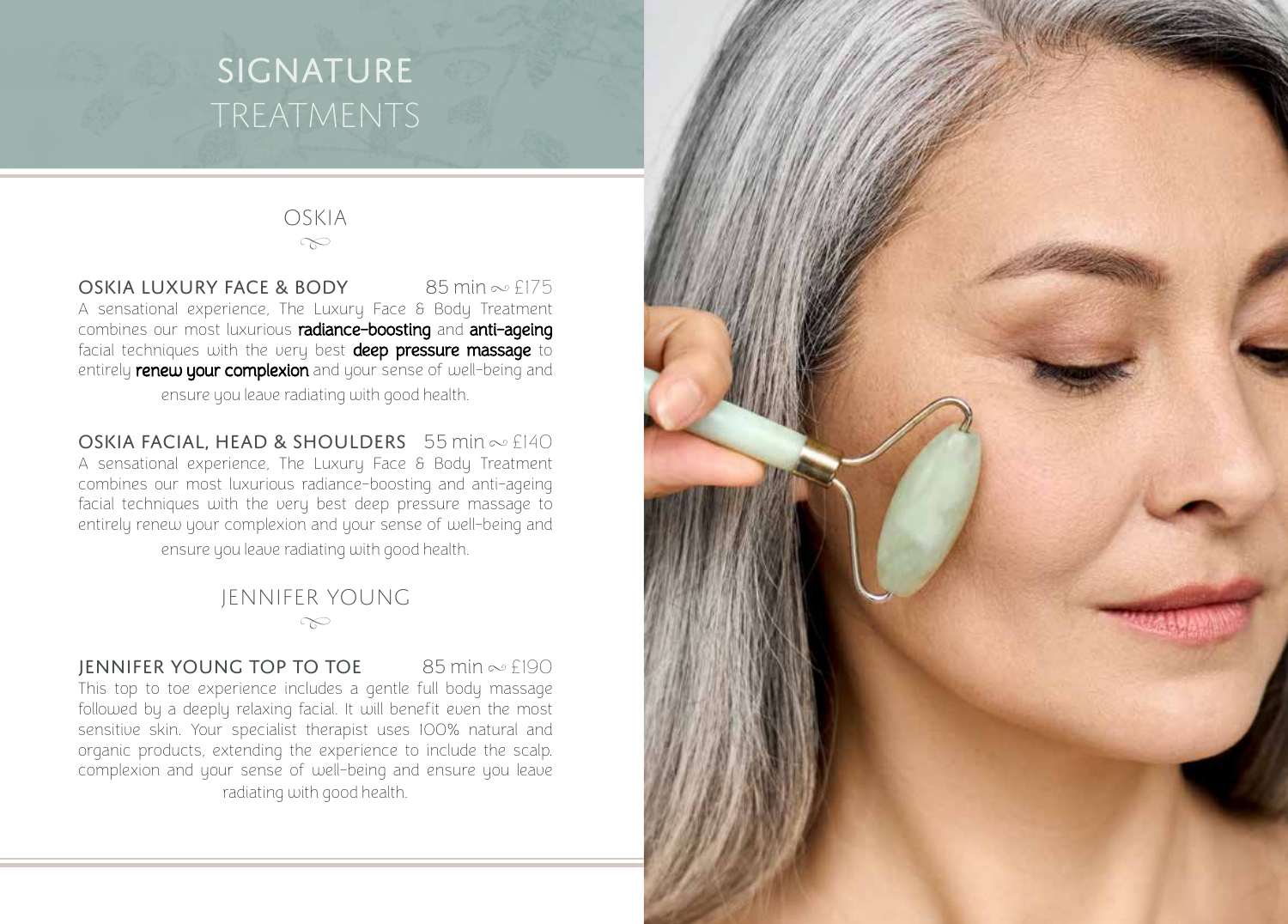### facial **TREATMENTS**

### OSKIA  $\infty$

### OSKIA SIGNATURE GLOW  $70 \text{ min} \approx f140$

Described as a non-surgical facelift, this all-encompassing signature facial uses a combination of modern and traditional **glow-inducing** techniques to illuminate the skin and leave face, body and mind feeling rejuvenated and skin brighter. This treatment uses specialised facial and eye contour massage techniques, lymph drainage and **acupressure** to lift, relax & contour the face and increase nutritional ingredient transportation deep into the skin. A **head and hand release** will ease tension while fragrant steam and warmed compresses gently open blocked pores. A **passion fruit enzume and AHA mask** will reveal radiant skin and a **highly specialised LED mask** stimulates collagen production at a cellular level for improved suppleness. The ultimate radiance-boosting facial.

OSKIA REVITALISING FACIAL 55 min  $\infty$  £130 An **ultra-hydrating facial** designed specifically to sculpt and provide immediate **anti-ageing** benefits. This treatment concentrates on reducing visible fine lines and lifting the contours of the face.

OSKIA GENTLEMAN'S FACIAL 55 min  $\infty$  £130 The Gentleman's Facial is designed to leave your skin thoroughly cleansed and hydrated, featuring a **deep steam cleanse** and stimulating facial massage. Cool eye stones and a focused neck and shoulder massage helps to soothe and revive both mind and body.

**TEMPLE SPA HYDRATING FACIAL**  $\rightarrow$  70 min  $\sim$  £130 This facial is the ultimate in **anti-ageing**. This divine facial includes a **face and décolleté massage** including a specialised eye massage to stimulate circulation and muscle tone. Skin is then exfoliated and treated to a **double layer hydrating cryogenic mask** including an application of the Temple Spa Quench Hydrating Mask.

**TEMPLE SPA RESPOKE FACIAL 55 min**  $\infty$  **£110** To begin your skin will be deeply cleansed and exfoliated, followed by a face and décolleté massage, an application of a **bespoke treatment** mask and a prescribed moisture treat. Whilst you drift off your treatment is completed with a choice of a tension relieving hand and arm massage or a divine scalp massage.

 $\infty$ 

**FRANK & ROSE DETOX FACIAL** 85 min  $\infty$  £155 This holistic **vegan facial** combines powerful 100% natural ingredients with a therapeutic body massage to relax and detox the mind & body. Suitable for all skins, the **frankincense and rosewood** promote **regeneration of skin cells** and act as a shield to protect against damage from free radicals.

 $\infty$ 

**JENNIFER YOUNG GLOW FACIAL** 55 min  $\infty$  £115 Designed to bring the glow of health and harmony to even the most sensitive skin. Soothing massage techniques help you to drift to a place of rest and relaxation, leaving your skin with a glowing radiance. Your treatment is completed with an **indulgent scalp massage**.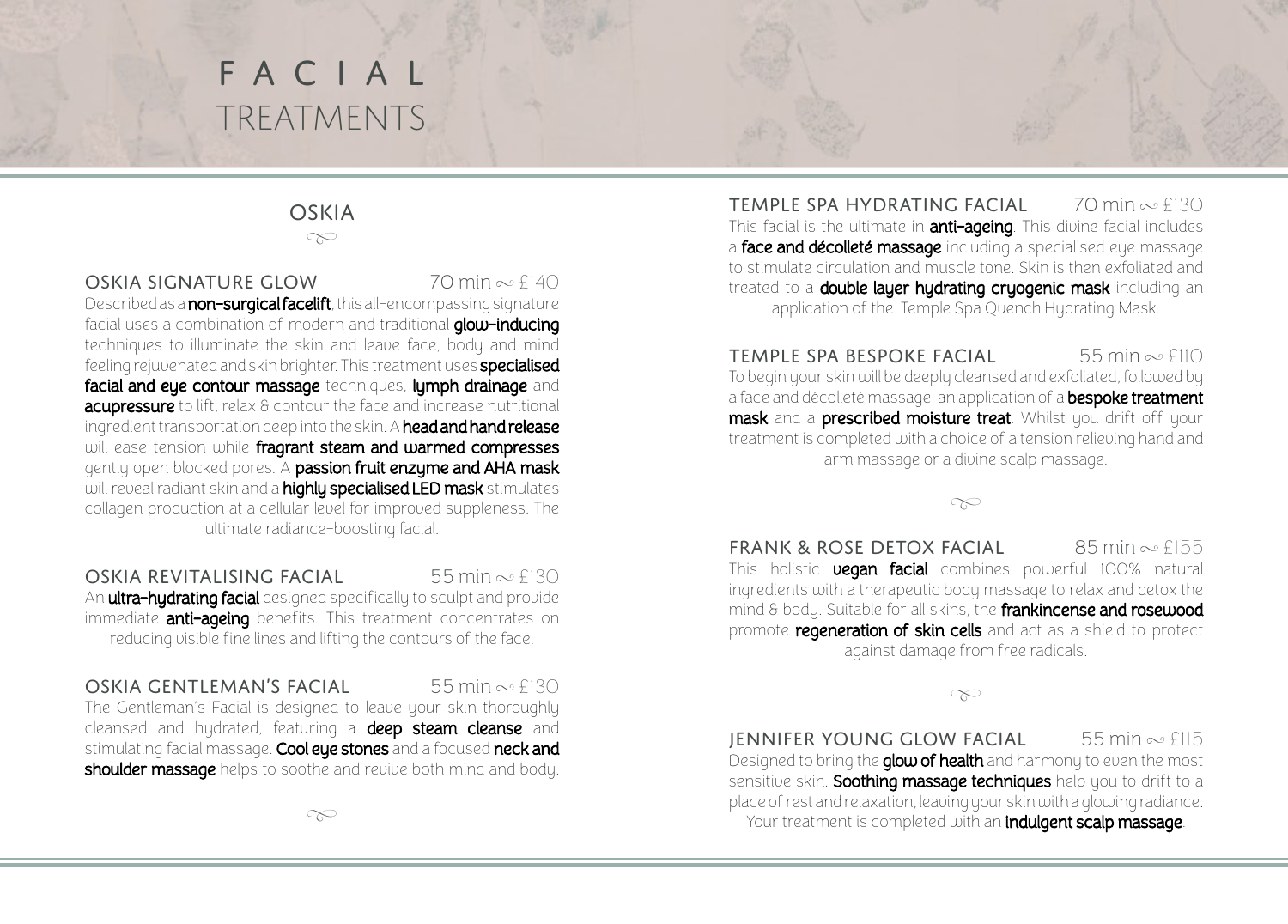

### OSKIA  $\infty$

#### **OSKIA WARM OIL MASSAGE** 55 min  $\infty$  £130

A restorative full body treatment to soothingly release deeply held patterns of stress and anxiety. Infused heated towels and warmed oil immediately unravel tension while Eastern inspired compression and pressure points reduce muscular aches and pains, leaving you and your body profoundly relaxed yet reinvigorated.

 $\infty$ 

### UTOPIA HOT STONE MASSAGE  $\overline{70}$  min  $\infty$  £150

Lorem ipsum dolor sit amet, consectetur adipiscing elit, sed do eiusmod tempor incididunt ut labore et dolore magna aliqua. Ut enim ad minim veniam, quis nostrud exercitation ullamco laboris nisi ut aliquip ex ea commodo consequat.

### UTOPIA BAMBOO MASSAGE 55 min  $\infty$  £130

Warm bamboo massage uses solid bamboo sticks of different lengths and diameters to massage the body. The sticks are gently warmed and applied to give deep and long massage strokes to break down tension, alleviate stress, aid lymphatic drainage and stretch tight muscles.

| <b>UTOPIA REFLEXOLOGY TREATMENT</b> $55$ min $\infty$ £130 |                      |
|------------------------------------------------------------|----------------------|
| SWEDISH FULL BODY MASSAGE                                  | 55 min $\infty$ £125 |
| <b>INDIAN HEAD MASSAGE</b>                                 | 40 min $\infty$ £105 |

### **TEMPLE SPA BODY SCRUB** 40 min  $\infty$  £100

This invigorating all over treatment uses body brushing techniques and sugar buff body scrub to leave the skin beautifully soft, revitalised and hydrated. An absolute must before your holiday, go and glow!

 $\infty$ 

**FRANK & ROSE CUPPING MASSAGE** 55 min  $\infty$  £130 This holistic vegan treatment combines 100% natural ingredients with ancient cupping therapy to rejuvenate the skin. Using advanced massage techniques muscles are softened & circulation stimulated, whilst drawing out impurities & relieving tension. Note that skin may mark or bruise slightly due to the toxins being removed.

 $\infty$ 

**JENNIFER YOUNG BODY & MIND** 55 min  $\infty$  £130 The experience starts with identifying the chakra to be balanced during this indulgent and soothing full body treatment. Using 100% natural and organic oils blended for their affinity with the chakra energy centres this treatment is ideal for even the most sensitive skins. The experience is extended to include the scalp ensuring that your massage brings total release.

**JENNIFER YOUNG RICH MASSAGE** 55 min  $\sim$  £130 Let the power of touch bring harmony and well-being. You will be left feeling deeply relaxed. The experience is extended to include the scalp ensuring that your massage is pure indulgence.

 $\infty$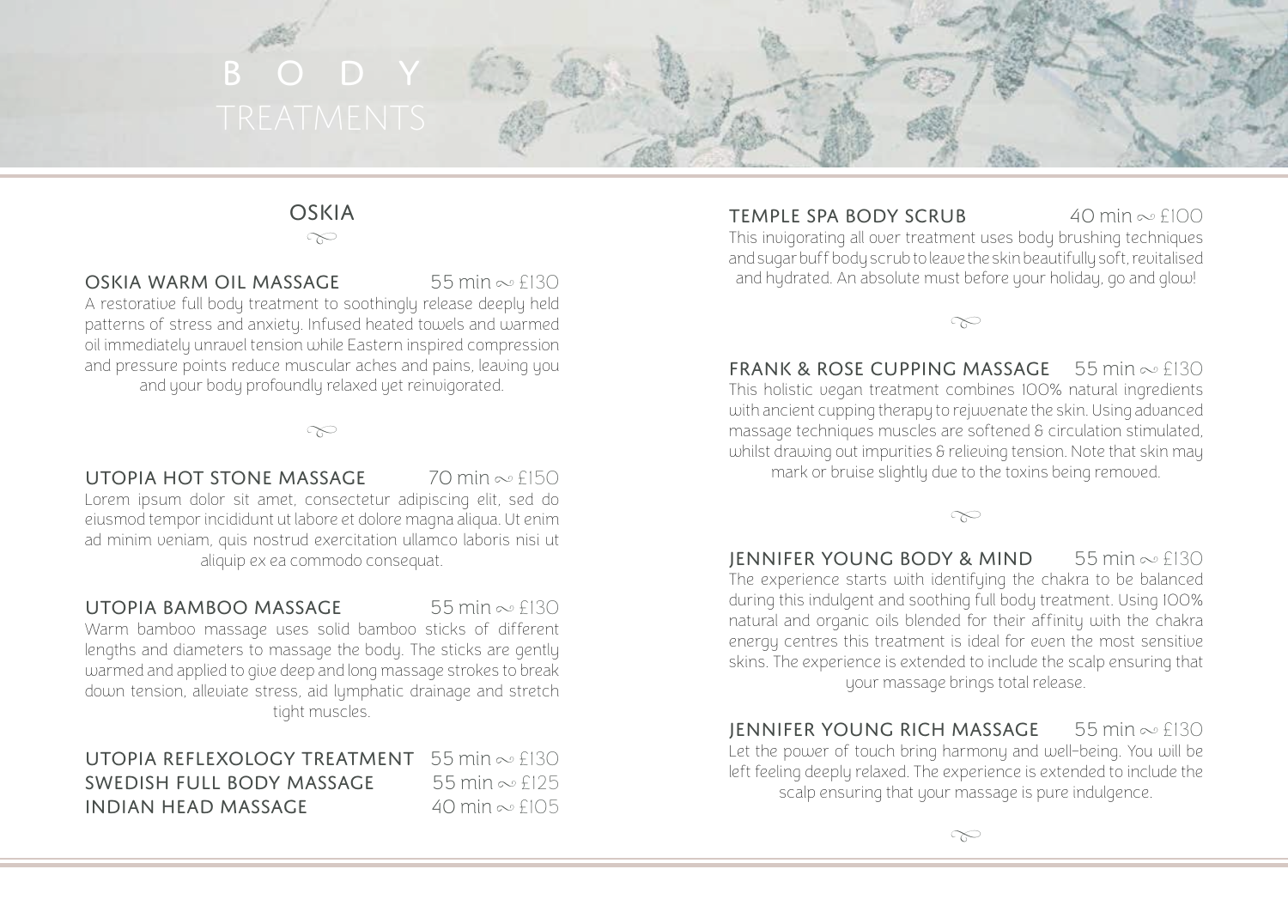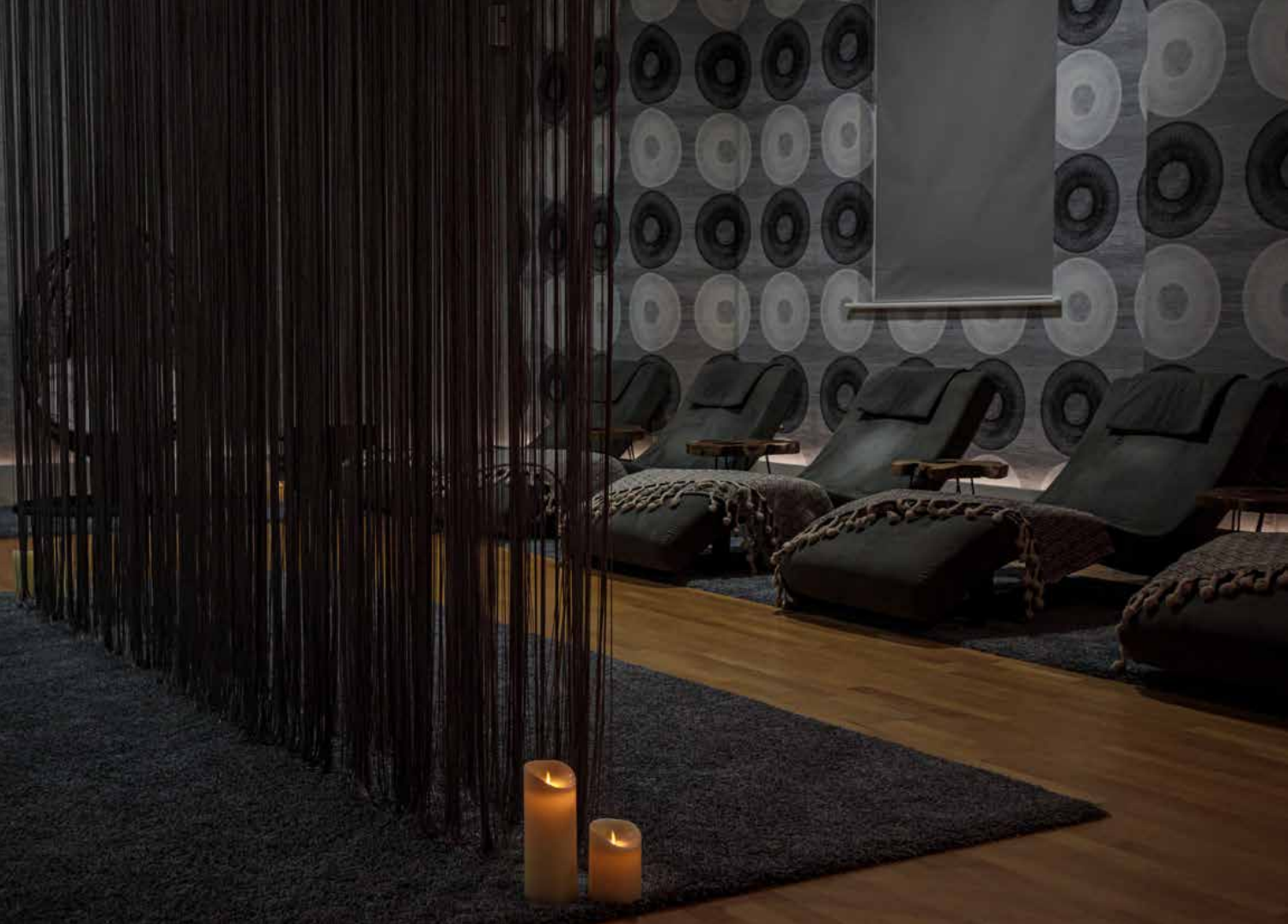## MANICURES & PEDICURES

Sit back and relax while your feet are freed from pressure and hands are nourished. Our gel treatments pamper your feet and hands leaving your nails strong with a long lasting colour. Luxury treatments will exfoliate, hydrate, massage, soften and cocoon the skin in warmth with heated booties. The replenishing treatments are the perfect quick fix to add moisture to tired hands and feet and will give you softer, smoother skin with beautiful nails.

|                                 | <b>MANICURE</b> | <b>PEDICURE</b> |
|---------------------------------|-----------------|-----------------|
| GEL 55 min                      | $\infty$ f60    | ∾ f62           |
| GEL & SOAK OFF 70 min           | $\infty$ f75    | $\infty$ f77    |
| OPI LUXURY 55 min               | $\infty$ f60    | $\infty$ f62    |
| OPI REPLENISHING 40 min         | $\infty$ f50    | $\infty$ f52    |
| <b>OUICK FIX FOR MEN 25 min</b> | $\infty$ f40    | $\infty$ f42    |

### JENNIFER YOUNG  $\infty$

### **SPECIALIST MANICURE** 55 min  $\sim$  £60

Luxurious peach kernel oil and macadamia oil combine with the specialist knowledge of your therapist to give a healing and relaxing manicure. This treatment is designed for damaged nails and sensitive skin.

### **SPECIALIST PEDICURE** 55 min  $\sim$  £62

Our soothing and nourishing foot balm is massaged into your feet whilst our 100% natural and organic nail oil works its magic into your nails.

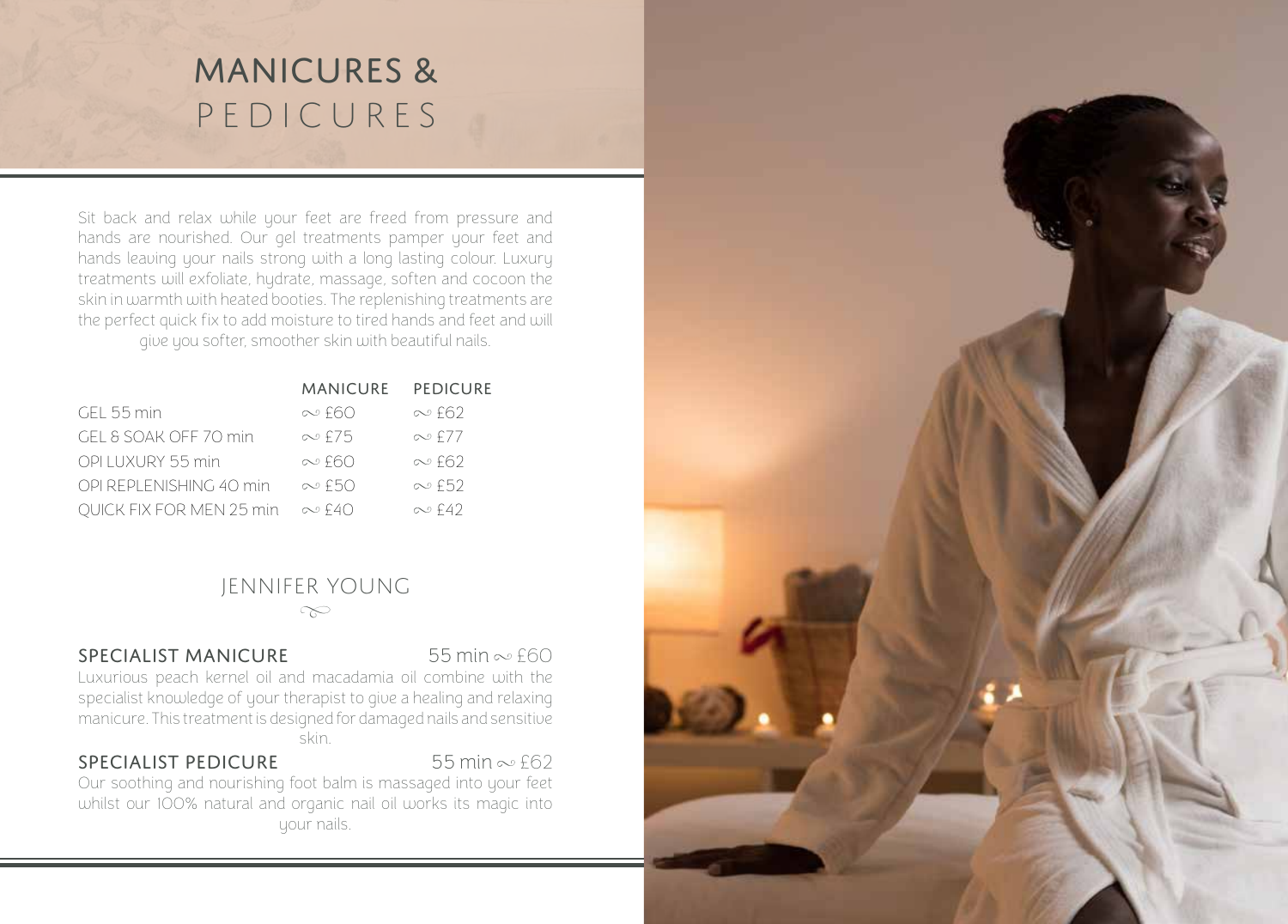## **TREATMENTS** for two

Our treatment rooms designed for two are the perfect way for couples to mark the special moments in a relationship, or perhaps for two friends to share a special experience.

### COUPLES CONNECT  $120 \text{ min} \approx 4440$

This sensual ritual helps calm the nervous system and promote reconnection on all levels. This treatment focuses on the heart sacral and crown chakras, using chakra healing and exquisite warm oil to encourage a beautiful union of body, mind and soul.

### SIDE BY SIDE MASSAGE  $55 \text{ min} \approx £260$

Full body massage for two people in one of our dual treatment rooms.

### ULTIMATE SIDE BY SIDE MASSAGE  $85 \text{ min} \approx 6320$

The ultimate in shared indulgence. Experience perfect equilibrium as you receive relaxing full body massages.

> OSKIA  $\infty$

### OSKIA GLOW TOGETHER FACIAL  $85 \text{ min} \approx 6320$ Described as a non-surgical facelift, this all-encompassing signature facial uses a combination of modern and traditional **glow-inducing** techniques to illuminate the skin and leave face, body and mind feeling rejuvenated and skin brighter. This treatment uses specialised facial and eye contour massage techniques, lymph drainage and acupressure to lift, relax & contour the face and increase nutritional ingredient transportation deep into the skin.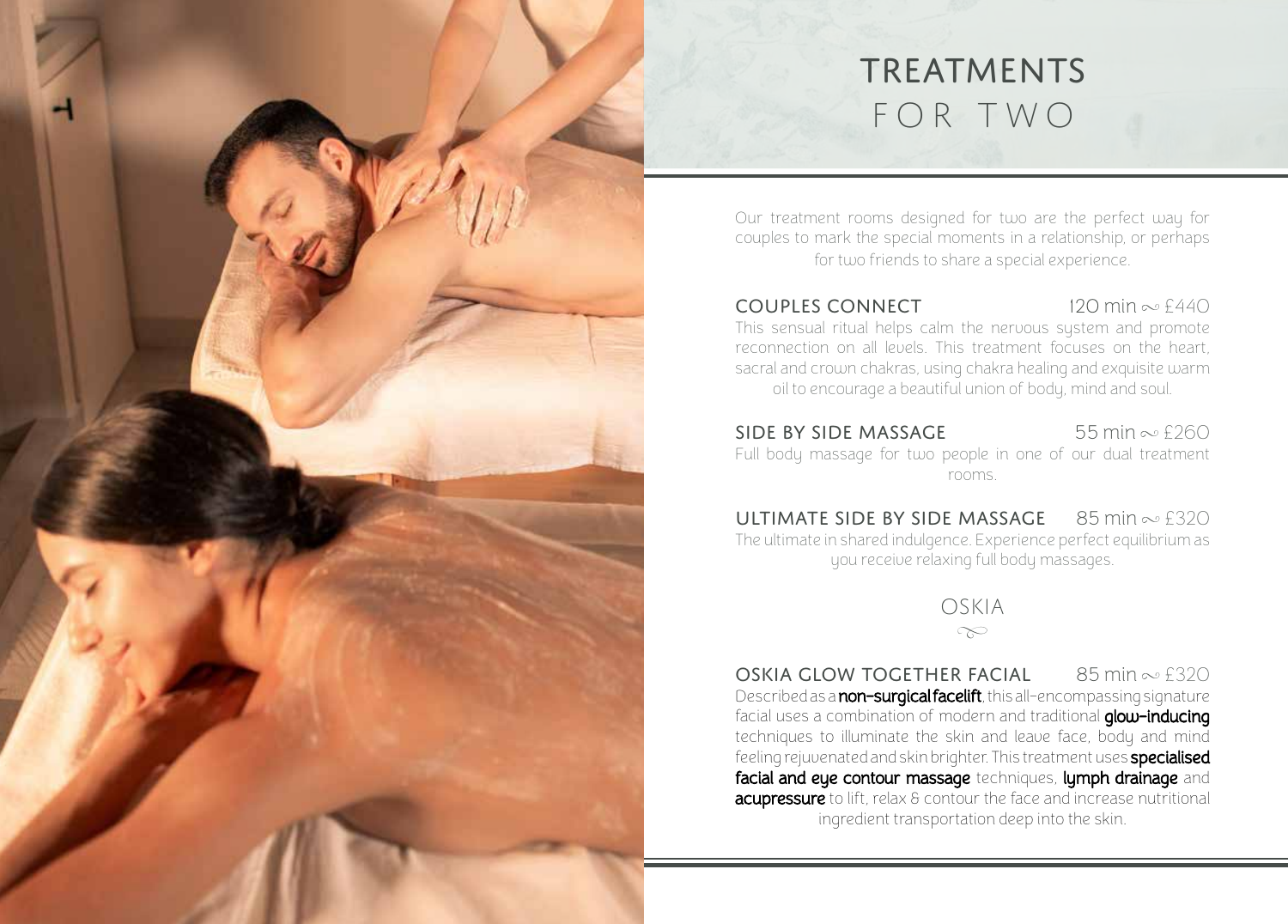# ante natal

### **MOTHER TO BE MASSAGE** 55 min  $\infty$  £130

A rosehip seed and argan massage oil infused with extracts of lavender, geranium and rose replenish dry skin and support in the fight against stretch marks. Himalayan herb poultices are slowly massaged into marma points to relieve aches and pains, excess fluid and heat. Anxiety is lifted while peace and harmony surround mother and baby.

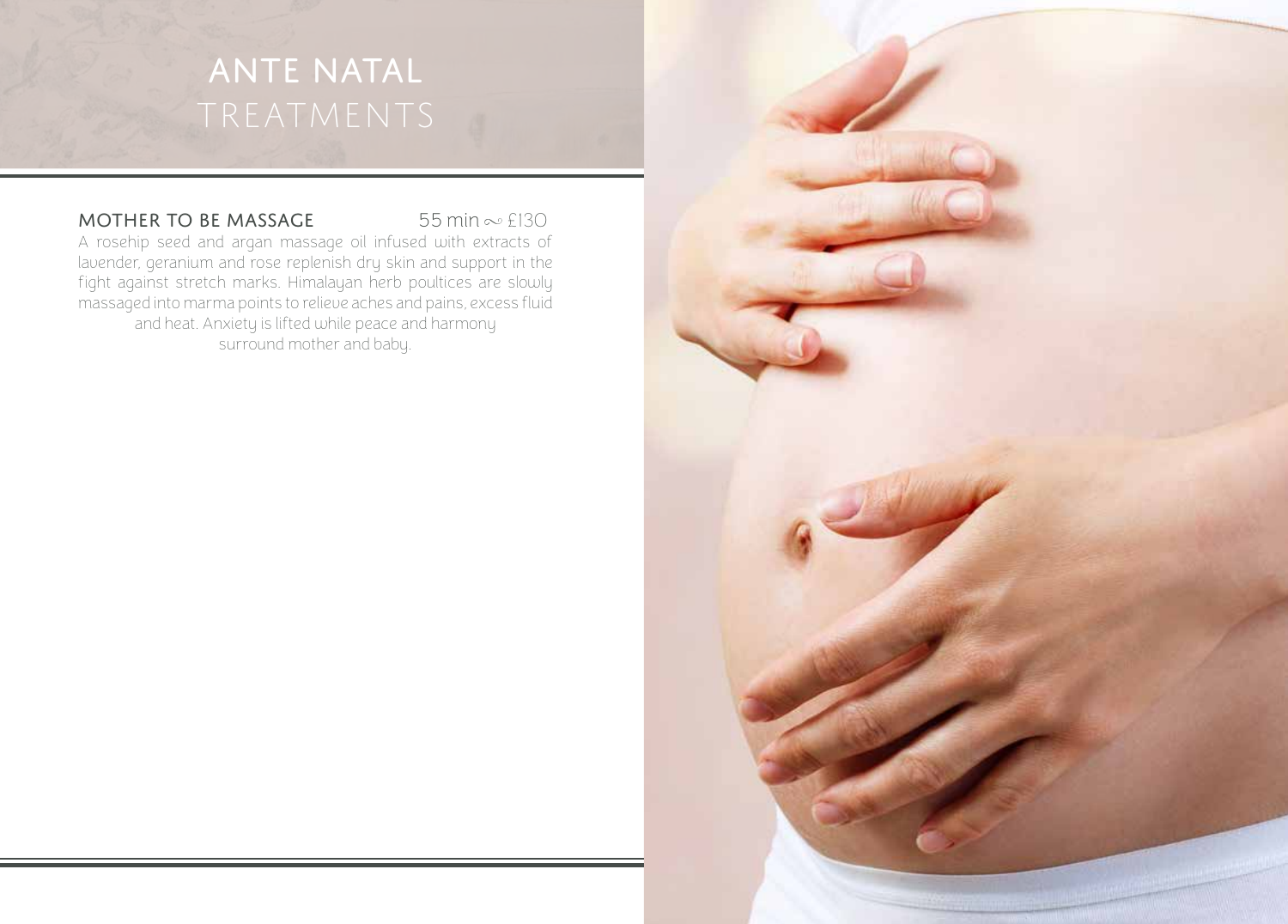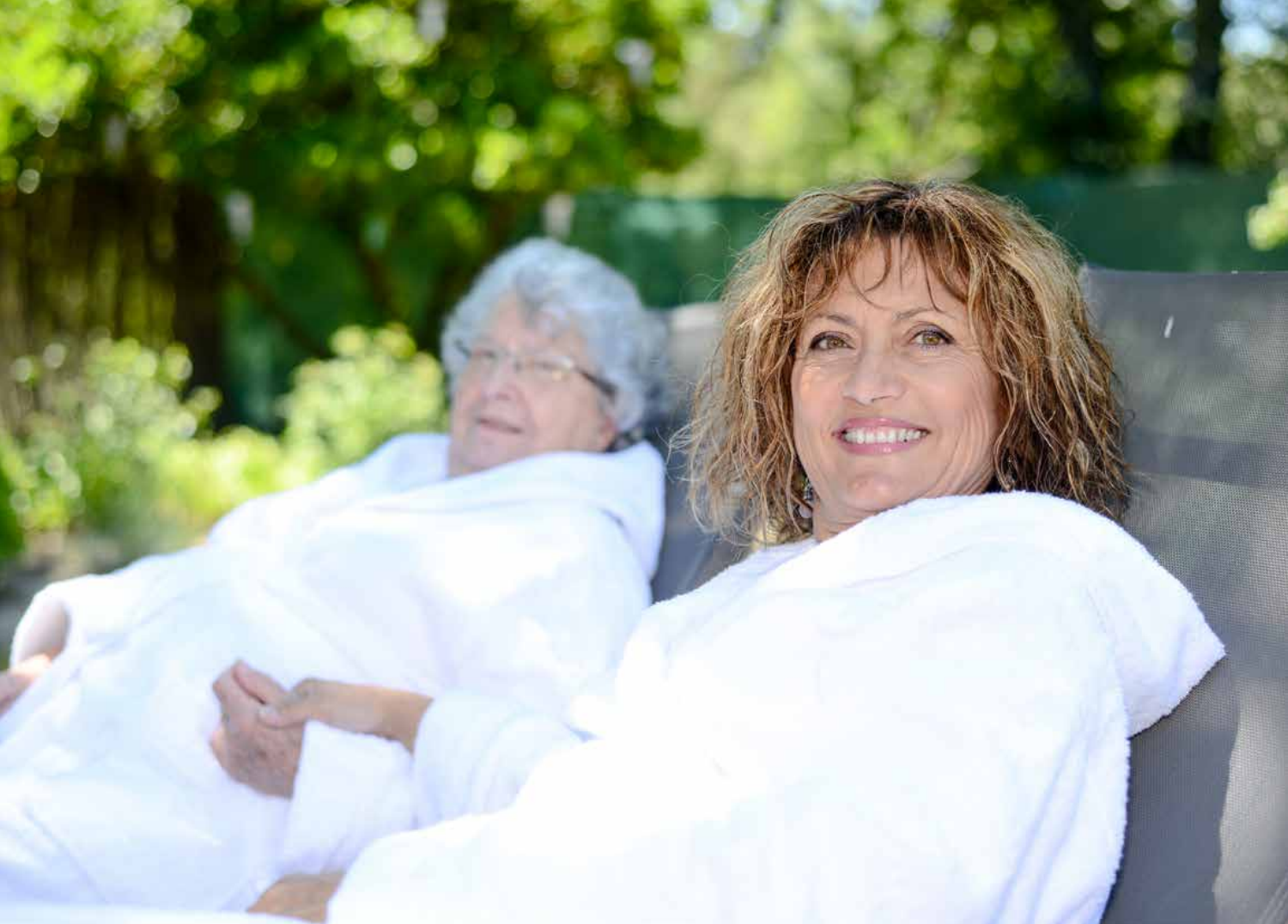SPA DAYS

Our spa day packages offer access to our beautiful facilities, coupled with specially curated spa treatments, or a credit to spend on treatments as you wish. Our full spa days include 6-hours at the spa, whlist half-days include 4-hours. Each spa day includes either a two-course lunch or afternoon tea.

Please note our pricing varies by day, and the prices listed are the starting price.

### $BFSPOKF$  $\infty$

TAILOR-MADE DAY  $\sim$  £300

Enjoy a full day at Utopia with £240 to spend on treatments as you wish.

### SPA MORNINg, afternoon OR TWILIGHT SPA  $\sim$  £150

Enjoy a half day at Utopia, with a 40 minute treatment of your choice from:

> Back, neck & shoulder massage Express facial Body Scrub OPI Replenishing Manicure or Pedicure

> > $\infty$

### OSKIA SPA DAYS  $\infty$

### LUXURY BODY & FACE RITUAL DAY  $\sim$  £230

Enjoy a full day at Utopia, with an 85 minute Oskia Luxury Body & Face ritual. The ritual begins with a tension-relieving bespoke deep pressure massage, encompassing ancient reflexology techniques and OSKIA's skin smoothing massage candle, fragrant with Rose de Mai, to leave your skin soft and glowing. Following the body ritual, the facial routine concentrates on reducing visible fine lines and lifting the contours of the face in the short term while also harnessing a breakthrough biomimetic serum and smart Vitamin C to maintain a youthful complexion in the long term.

### LUXURY BODY & FACE RITUAL HALF DAY  $\infty$  £225

Enjoy a half day at Utopia, with an 85 minute Oskia Luxury Body & Face ritual.

### LUXURY FACE, SCALP & SHOULDER DAY  $\sim$  £180

Enjoy a full day at Utopia, plus our unique 55 minute Oskia 'Face, Scalp & Shoulder' treatment. During the treatment, reflex points on the feet, ancient scalp massage techniques, and a soothing shoulder massage begin the treatment, using our unique Skin Smoothing Massage Candle, which guarantees that you will be in a deeply relaxed state enabling the nutritional formulations to work optimally while you rest. The treatment is completed with OSKIA's signature rejuvenating gentle exfoliating peel & nourishing moisture mask, which smooths, softens and skilfully restores the skin's acid mantle & protective microbiome.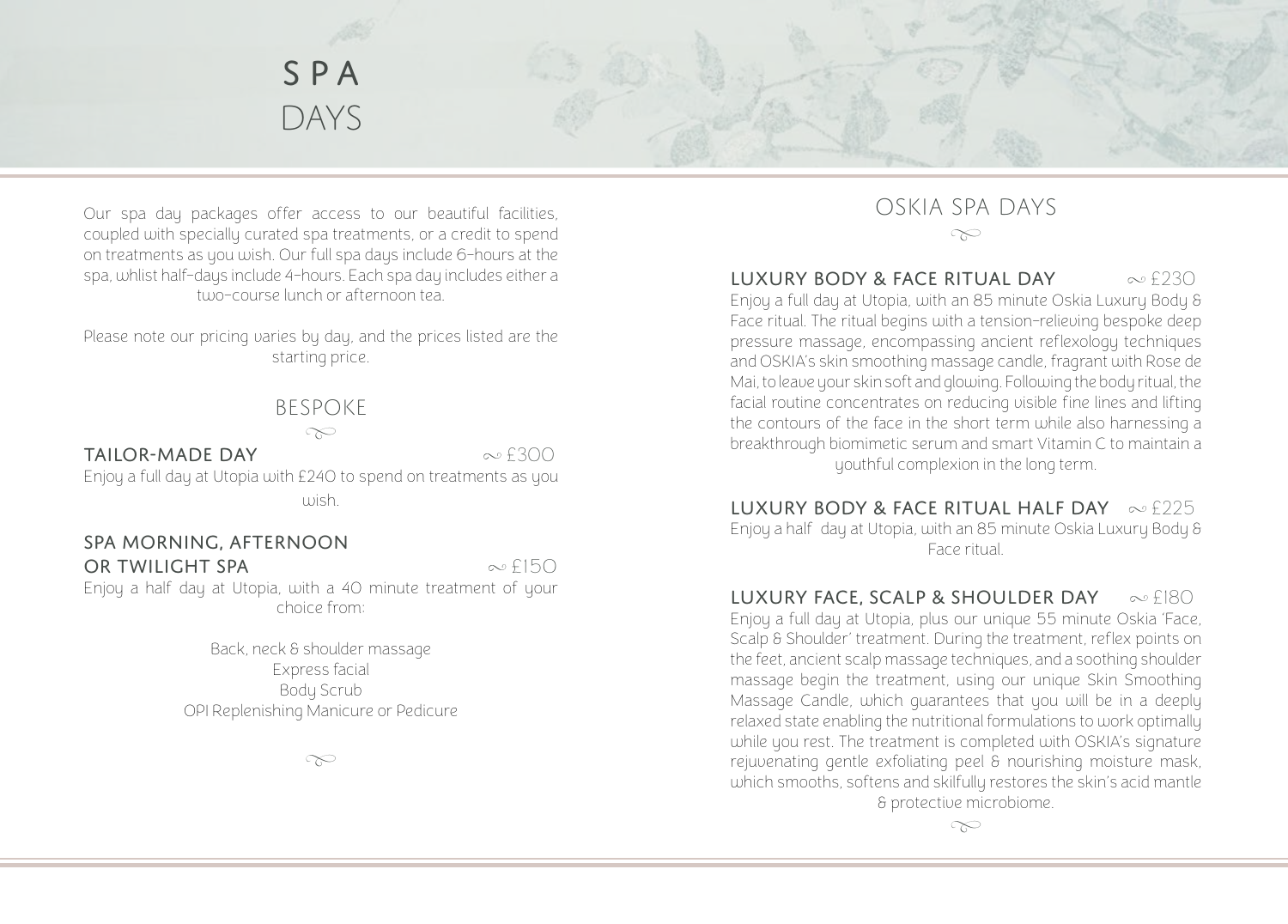## HOW TO SPA

### ETIQUETTE AT UTOPIA

 $\infty$ 

To ensure a blissful time at Utopia for yourself and fellow spagoers, we kindly ask that guests observe our spa etiquette below.

Use of Utopia Spa is available to all guests over the age of 18

Please arrive at least 5 minutes prior to your appointment - late arrival may lead to a shortened service

Please note that no food or alcoholic drinks are allowed in wet areas

For the courtesy of all guests, mobile phone usage is not permitted within the spa

> Smoking is not permitted in any area of the spa, including our spa garden

Please be careful when entering the pools, use steps and handrails provided

We ask that you change for lunch, casual clothing or sportswear are suitable (ARE ROBES NOT OK?)

Please ensure clean trainers are worn in the gym and studio

We kindly ask that you do not wear wet swimwear on upholstered furniture

Please remember that relaxation rooms are quiet areas

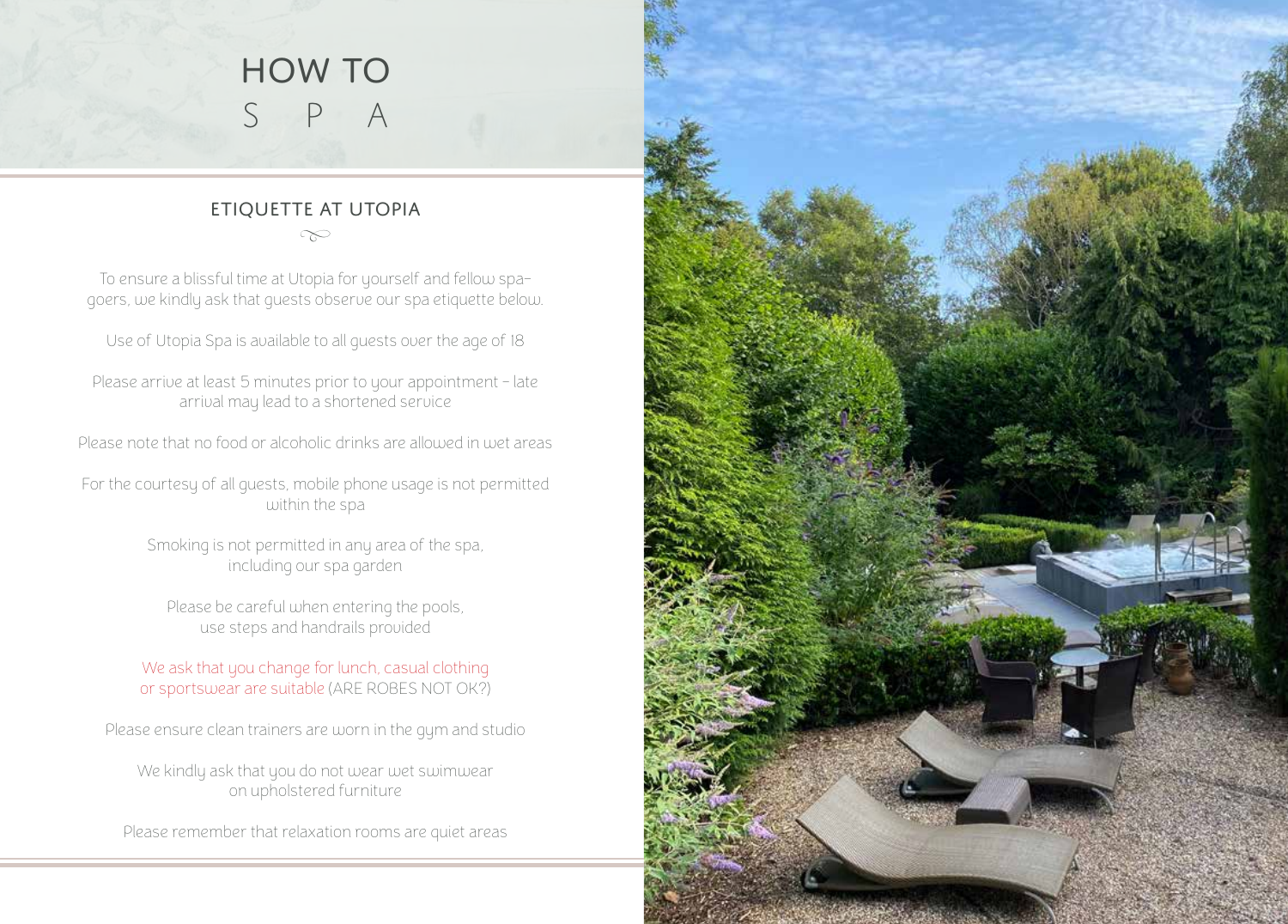

## THE GIFT of SPA

### GIFT VOUCHERS  $\infty$

Discover a range of gift vouchers across the Alexander Hotel Collection, including Utopia Spas & Retreats.

Wrapped in our signature turquoise ribbon and presented in a luxury gift box, our vouchers make a statement when gifted for a special occasion or at Christmastime, beneath the tree.

Perfect to celebrate anniversaries, Mother's & Father's Days, birthdays, graduations and everything between.

Shop at alexanderhotels.co.uk/gift-voucher or scan the code below.